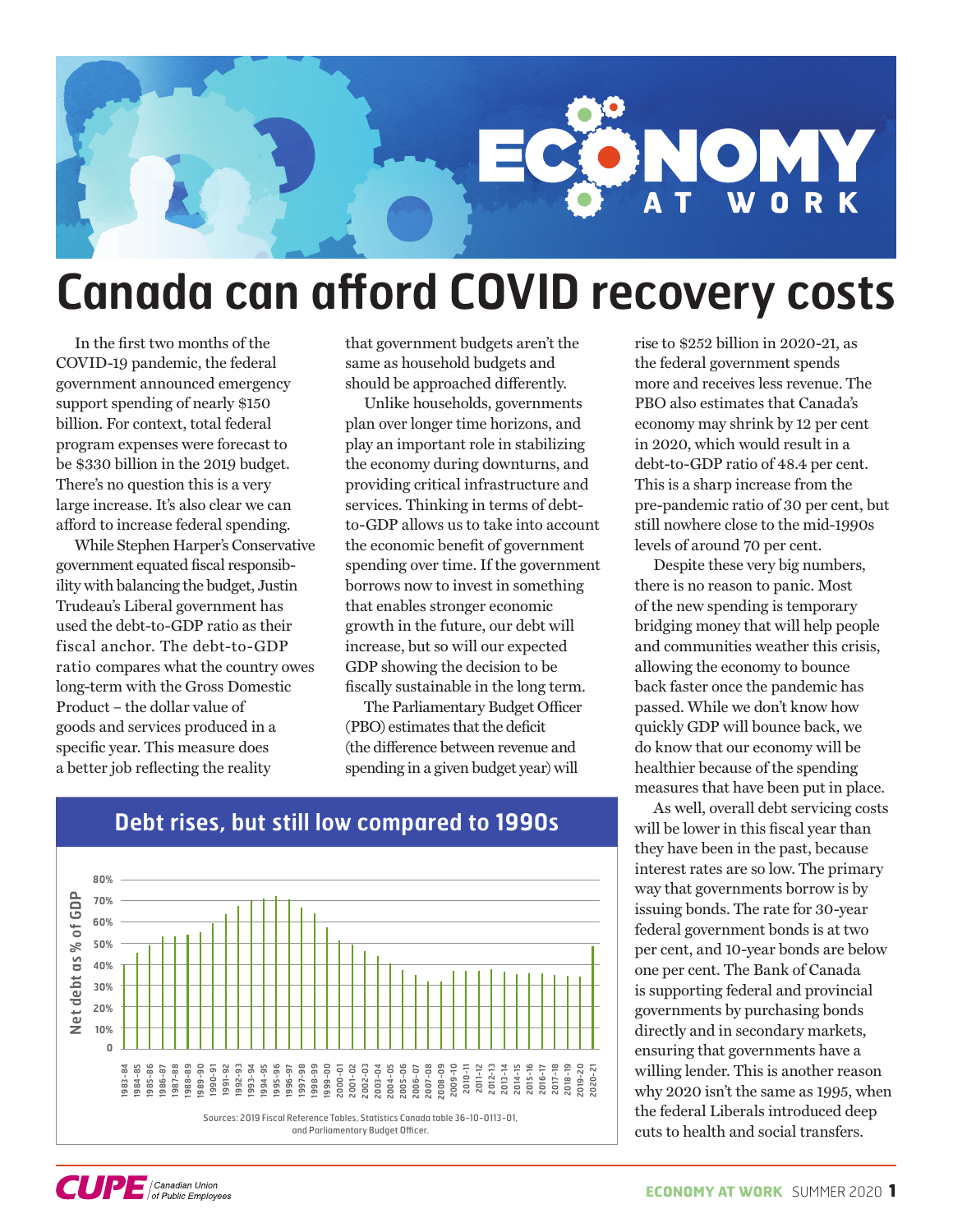In the 1990s, the federal government claimed they had difficulty finding anyone willing to purchase government bonds, even with relatively higher rates of return.

Before the COVID-19 pandemic, the PBO estimated that the federal government had the fiscal room to increase spending by \$40 billion annually and keep the debt-to-GDP ratio stable. The 2020 Alternative Federal Budget prepared by the Canadian Centre for Policy Alternatives estimates that reversing decades of revenue cuts and increasing tax fairness could raise an additional \$50 billion. This makes sense when we think about the scale of tax cuts over the past 20 years. Together, Jean Chrétien and Stephen Harper cut corporate taxes in half, from 29 per cent to 15 per cent. In the mid-2000s Stephen Harper cut the equivalent of \$17 billion in 2020 dollars from federal revenue, when he cut the GST from seven to five per

**Federal borrowing costs at historic low**



cent. Justin Trudeau's second 'middle class' tax cut that primarily benefits wealthier families will cost \$6 billion a year when fully implemented.

Whether we borrow at historically low rates, increase revenue to ensure tax fairness, or some combination of the two, we can well afford to increase federal spending.

In fact, if we make public investments in sectors like health care, child care, livable communities, and energy efficient buildings, we'll see a stronger impact on economic growth alongside lower inequality and improved well-being.

#### **Federal pandemic supports**

The federal government has already announced several large emergency programs to help bridge people and businesses through the pandemic. All costs are estimates, as economic and public health responses continue to evolve.

- Canada Emergency Wage Subsidy (CEWS): repays eligible employers 75 per cent of wages paid to employees, up to \$847 per week. \$75 billion was budgeted for this program, but early reports indicate that take-up has been lower than expected.
- Canada Emergency Response Benefit (CERB): provides a taxable benefit of \$500 per week, for up to 16 weeks, directly to eligible workers. The PBO forecasts this program will cost \$35 billion.
- Canada Emergency Student Benefit (CESB): provides a taxable benefit of \$1,250 to \$2,000 per four-week period, at an estimated cost of \$9 billion.
- Canada Emergency Business Account (CEBA): provides interest free loans of up to \$40,000 to small businesses and not-for-profits, with 25 per cent forgiven if repaid on schedule. The cost is expected to be \$9 billion.
- Canada Emergency Commercial Rent Assistance: provides forgivable loans to property owners that are leasing property to eligible small businesses. The PBO estimates this program will cost \$500 million.
- Enhanced Canada Child Benefit and GST Credit: A one-time top up to recipients of the GST Credit and CCB, expected to cost around \$7.5 billion.
- Targeted packages for agriculture, airlines, tourism, energy, and the non-profit and charitable sector, total cost uncertain.
- Support for banks and other lenders through the Office of the Superintendent of Financial Institutions (OSFI), the Canadian Mortgage and Housing Corporation (CMHC), and the Bank of Canada (BoC), which increased their capacity for lending by more than \$750 billion.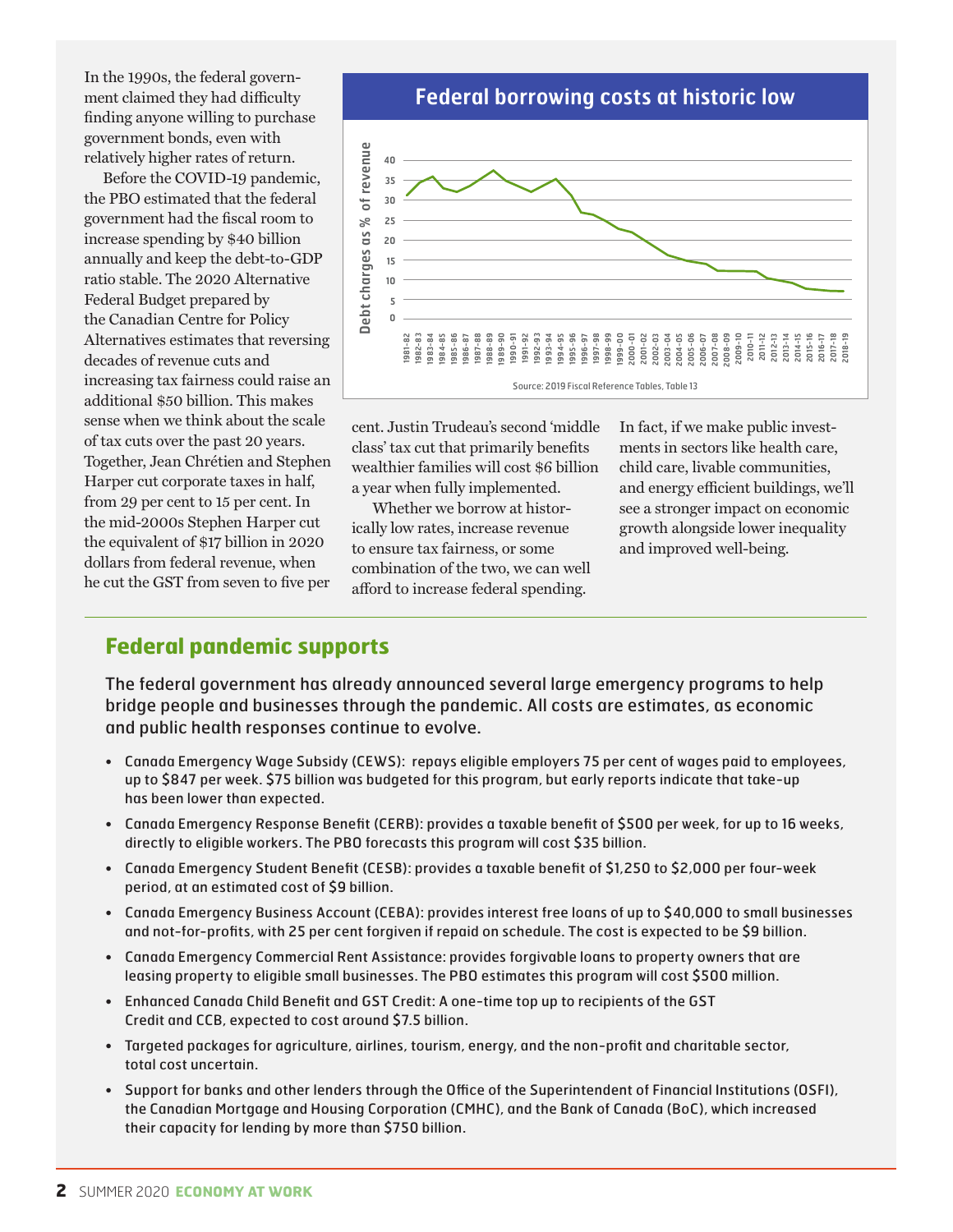

## ECONOMIC DIRECTIONS

This expanded edition takes a deeper dive into the economic impacts of COVID-19: what we know so far, what we might see in the coming months, and what it all means for CUPE members.

**Economic growth –** The pandemic's impact on global growth remains uncertain. The initial shock has been deeper than any recession on record, and the shutdown has lasted longer than expected. Some sectors are emerging as the hardest hit, like restaurants, travel and tourism, and entertainment. We don't how many people will visit these businesses once they reopen, especially before a vaccine is widely available. There's little experience with recessions where these are the worst-impacted sectors, so it's hard to predict the ripple effects of their downturn. In Canada, record low oil prices have deepened the recession. Most economists expect the economy to bounce back eventually, we just don't know how long that will take.

**Jobs -** The official unemployment rate rose from 5.6 per cent in February to 13 per cent in April, an increase of almost 1.3 million unemployed workers over two months. But that's not the whole picture. Almost 1.1 million other workers were not counted as officially unemployed because they weren't looking for another job, even though they had lost work. Another 2.1 million workers were still employed in April but had no hours of work because of COVID-19. When these workers are counted, the effective unemployment rate for April is closer to 30 per cent. This rivals levels of unemployment during the Great Depression. Despite a pickup in employment in May, the effective unemployment rate remained stable.

The effects of job loss are not being felt evenly. Part-time, temporary, and contract workers were the first to be laid off. Many higher wage workers adjusted to working from home and have seen minimal job and hour losses. In contrast, over half of low-wage workers (earning less than \$16 an hour) lost their jobs or had their hours cut. More women than men lost work in March. In April layoffs spread to more full-time work and male-dominated sectors. As governments started lifting restrictions in May, more men returned to work than women. This was especially true for parents of children under six.

Wages – The deep and dramatic impacts of this recession will affect bargaining. Private and public sector employers are unlikely to have much wiggle room on wages. At the same time, temporary top-ups for low-wage essential workers have shone a light on the need for wage increases for many workers and are an opening to fight for improved wages and working conditions.

**Inflation –** Oil prices have dropped sharply as Russia and Saudi Arabia couldn't agree to prop up the price, and instead flooded the global market. This will play a big role in driving down inflation. In the food sector, falling demand from restaurants has left some farmers with significant surpluses they can't sell, which has increased storage and feeding costs. At the same time, costs have gone up along the food supply chain to ensure safety for workers and customers. Overall inflation will likely remain low in the near term, but the price of some items, like hand sanitizer, may be affected by increased demand and disruptions in global supply chains.

**Interest rates –** In response to the pandemic's economic impacts, many central banks cut rates dramatically in March. The Bank of Canada (BoC) cut its key lending rate from 1.75 per cent to 0.25 per cent and announced several programs to provide financial support to mortgage lenders and governments. Government borrowing has never been so affordable, with 30-year federal government bonds selling at 2.0 per cent interest. But workers may not see banks or credit unions passing on savings from low interest rates. Instead, most have increased their prime lending rates or kept them stable, citing increased risk. With all the federal government and BoC support to the financial sector, we should expect public pressure for banks to charge fairer prices for loans.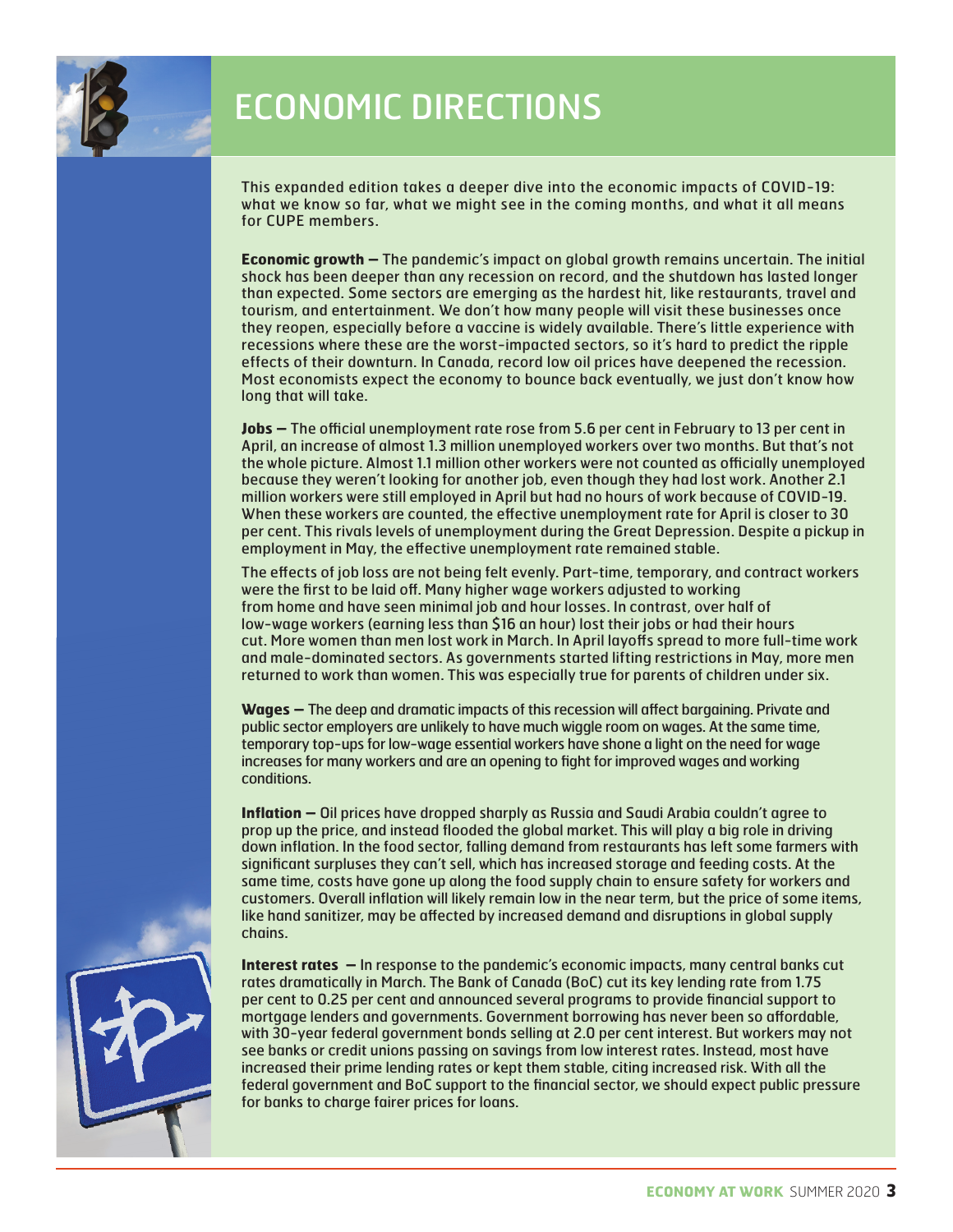# **Rebuilding an economy that works for us all**

The COVID-19 pandemic has exposed the threads that connect us all. Our health and well-being depend on the health and wellbeing of everyone else in our communities, our country, and around the world. In the last few months, we've seen clearly that when some of us aren't safe and well-protected, we are all at risk.

The pandemic has also exposed just how frayed and broken our social safety net is. Public services are the lifeline that will pull us through this crisis, but these

services and programs have been underfunded, under-resourced, and under attack for decades.

Recent EKOS polling shows that people understand the importance of strong public services and the critical role of government in the economy. Nearly three-quarters say they expect a "broad transformation of our society" when the crisis is over, with 70 per cent saying this transformation should focus on our collective health and well-being.

A Broadbent Institute poll also shows widespread support to



spend what's needed to rebuild and expand public services, and to make our economy fairer. There's a growing consensus that there's no room for profit in long-term care, or other care work. The pandemic has exposed the failures of privatization, deregulation, and lax enforcement of labour and health and safety laws. As Canada starts rebuilding and recovering, we have an opportunity to reimagine what our economy looks like.

An important part of this is reimagining the rules we use to govern economic activity. These rules must ensure that the needs of people and the environment are the priority, not corporate profits. There is no economy without people, both as workers and as consumers.

#### **Increase workers' power**

Rewriting the rules for workers is an urgent priority. We all rely on essential workers and share a responsibility to ensure they can work in safety, are fairly paid, and are treated with respect.

There are opportunities at all levels of government to improve employment standards and labour laws, and improve enforcement of existing legislation and regulations. Unions have been pushing for years to raise minimum wages, and calling for employers and governments to end ever-increasing reliance on precarious work. Legislation currently makes precarious work attractive for employers, and it's past time to change that.

CUPE publishes *Economy at Work* four times a year to provide members and staff with news and analysis on economic issues, and to support our members at the bargaining table.

Find Economy at Work online at **cupe.ca/economyatwork** with links to relevant materials. Subscribe to the email edition at **cupe.ca/subscribe**.

All content written by Angella MacEwen unless otherwise indicated. Edited by Karin Jordan.

Proofing by Céline Carré and Vicky Allard. Layout by Sarah Walker.

Please email **amacewen@cupe.ca** with corrections, questions, suggestions, or contributions.

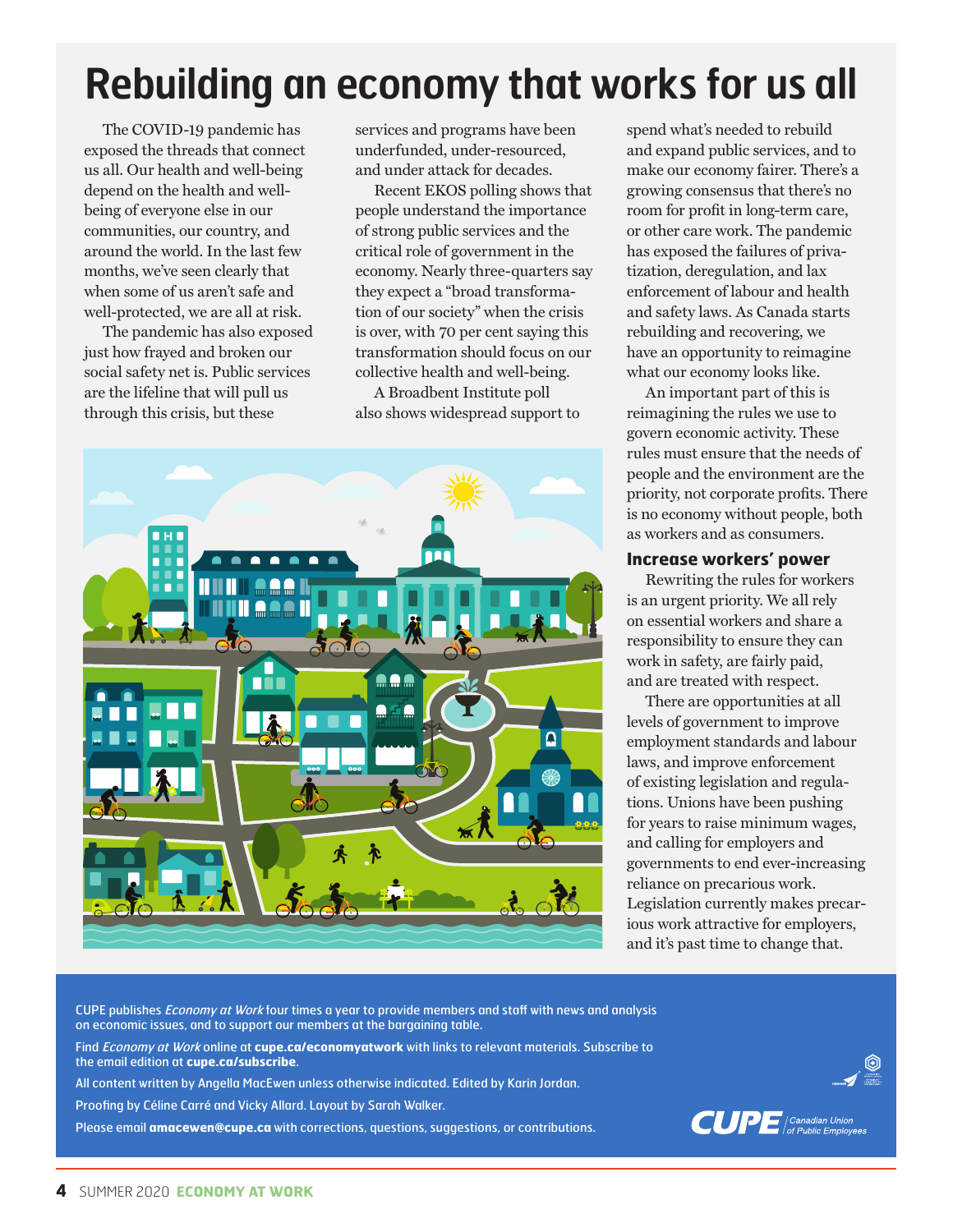

Paid, job-protected sick leave is a major issue. Before this pandemic, most non-unionized workers only had access to one or two unpaid sick days, and many had no job-protected leave if they got sick or had to self-isolate. Most provinces have since updated their legislation to extend the duration of unpaid sick leave. But this still leaves workers vulnerable to income loss and employer pressure to work while sick.

> **Workers need strong and enforceable workplace health and safety protections, and access to PPE.**

Adding to the pressure, families were confronted with the need to take unpaid leave to provide care to children whose child care centres and schools were closed in response to the pandemic. Data from the Statistics Canada Labour Force Survey shows that this burden is falling primarily

on women. This highlights the continuing importance of our public education system, and the need for a national child care plan.

Unionized workers have also found it difficult to enforce their health and safety rights, with many workers being asked to return to workplaces they feel are unsafe, or quit, which makes them ineligible for income supports. This is most apparent in low-wage industries and those that rely heavily on migrant labour, such as the food processing industry. Workers need strong and enforceable workplace health and safety protections, and access to personal protective equipment.

#### **Raise the bar for everyone**

When the pandemic hit, the immediate prescription was to shut down large parts of our economy and daily life. But that left many workers struggling without the support they needed to follow public health advice and stay home. Unpaid leave isn't enough to allow workers to stay home. Most Canadian households don't have enough money saved to cover two weeks without pay, let alone the extended shutdown we're experiencing. Income support plays an important role stabilizing economic demand in hard-hit communities, and at the same time it helps individuals meet their basic needs.

## **The pandemic shutdown left many workers struggling without the support they needed.**

Over the past 25 years, successive federal governments have cut access to Employment Insurance (EI) and failed to recognize how ill-equipped the program was to provide support for a growing number of precarious workers. Low wage, part-time, temporary and contract workers were deeply affected by the first round of closures and layoffs in March. They are exactly the workers who are least likely to qualify for EI regular benefits.

The emergency benefits introduced by the federal government, including the Canada Emergency Response Benefit (CERB), provided over seven million Canadians with emergency supports in April. But many vulnerable workers were still left out: those without enough